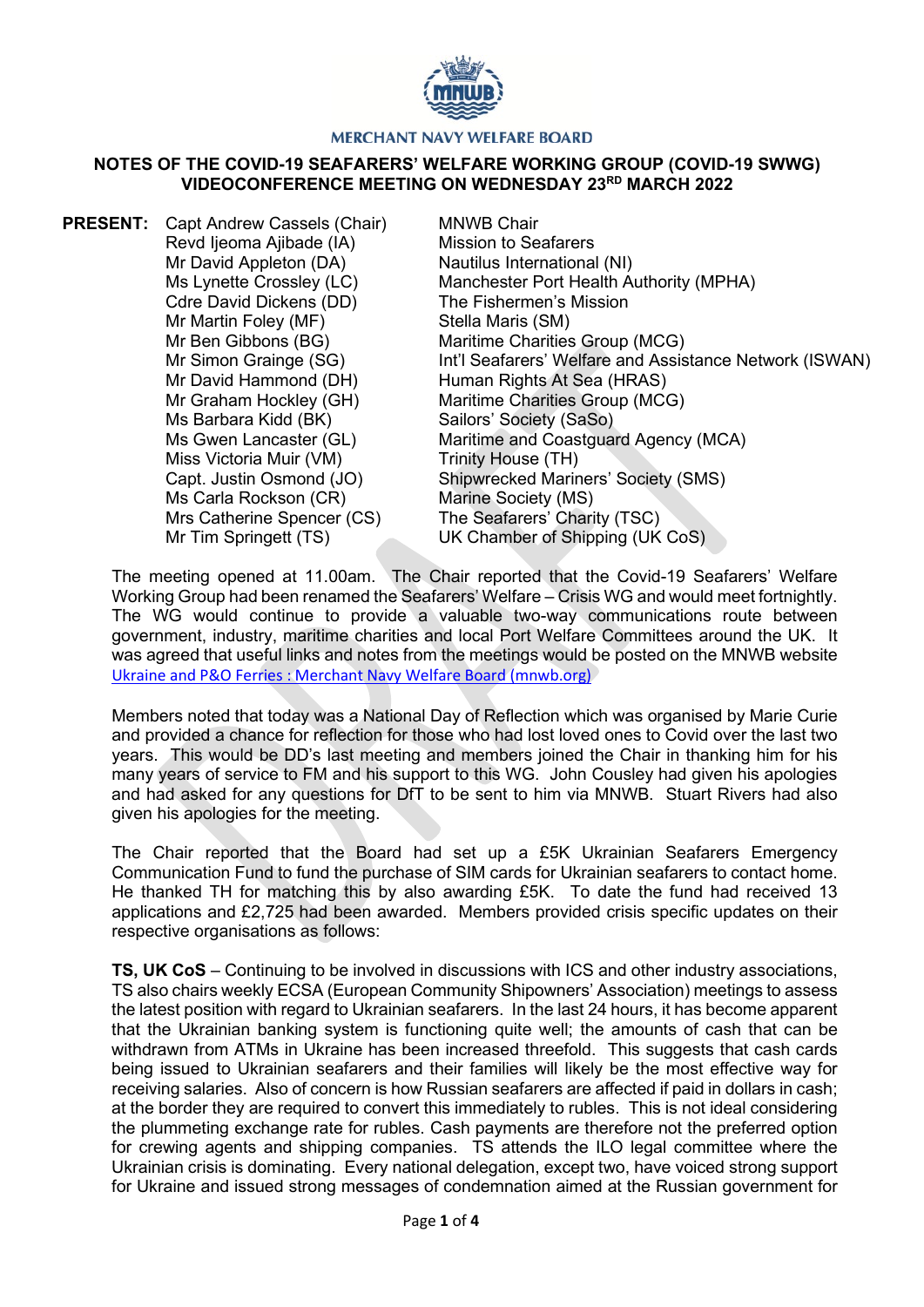their aggression in Ukraine. A working group has been established to assess insurance with regard to Russian ships in particular. If unable to get insurance, any accidents, oil spills or crew injuries might not be covered. TS received a message this morning from a crewing agency in the UK, set up by a Ukrainian, calling for the Chamber's support in boycotting Russian seafarers; the Chamber does not encourage this stance. All anecdotal evidence shows that relations between Russian and Ukrainian crew members onboard the same ship remain normal, with one exception being an unconfirmed incident in Spain. The Chamber has expressed strong support for Ukrainian seafarers through their Union who reported very eloquently at discussions with ICS held yesterday.

**DA, NI** – The situation with P&O is taking up most of NI's time. With regard to the situation in Ukraine, DA supports TS's comments to ensure that all seafarers are supported. The recent sanctions are not only affecting Russian seafarers but also yacht members working on vessels that have been or could be seized or whose owners are no longer able to pay salaries. MCA have issued MIN 674 which sets out the position for seafarers, particularly Ukrainian seafarers, with regard to repatriation or expired certificates. NI will attend this afternoon's MCG Redundancy & Retraining Fund meeting although NI is still fighting P&O's initial actions rather than looking at what happens next.

**GL, MCA** – MCA is continuing to conduct surveys and inspections on UK and foreign fishing and merchant vessels. There are currently 41 seafarers who have been onboard for over 11 months. MCA has issued MIN 674 – Guidance for shipowners regarding seafarers affected by Russia's invasion of Ukraine. This gives detail on extending contracts and CoCs, and guidance on MLC implications. For seafarers entering a war zone, the guidance defines an area designated as a war zone and quidance for other seafarers affected by the conflict in general. With regard to Russian ships and Russian seafarers, MCA is following the sanction guidelines. MCA is monitoring the situation with some Russian seafarers who are still in the UK. MCA can't comment on the actions P&O have taken but has been invited to attend the vessels that were affected by the redundancies. MCA will be conducting inspections before the vessels re-enter service to ensure they comply with safe manning operations and emergency procedures, and will be looking at SEAs. The Chair asked if the Russian sanctions created any welfare issues for seafarers. MCA reported that one issue to do with repatriation was being dealt with. On the question of whether there were any exemptions on health & safety grounds (ie a seafarer needing urgent medical treatment) and the banning of Russian vessels entering UK ports, TS reported that in the regulations issued, an exception would be granted for any seafarer, irrespective of nationality, needing immediate medical attention and serving on a Russian ship subject to sanctions. A seafarer wanting to come ashore for a Covid jab would not count as in need of immediate medical treatment in this situation.

**BG, MCG** – The MCG Redundancy & Retraining Bursary Fund had been due to close at the end of the month. Further to the situation with P&O, a meeting with funders was scheduled for this afternoon to discuss options. Enquiries had already been received from seafarers made redundant or affected by P&O. The situation would be monitored to see how to best respond to the needs of seafarers affected. Once a decision on the fund is made, there will be an announcement on the MCG website and the news will be shared with members.

**DD, FM** – The situation in Ukraine is relatively modest for UK fishing. According to FM's records, there are two Ukrainians who are either estranged or do not have any family in Ukraine; and four Russians. Most Ukrainian fishing crew were lost due to Brexit. There are a number of significant challenges for young and old in fishing communities; red diesel costs, exclusion areas for fishing and post-Brexit trade. Encouraged members to get in touch if FM could support those affected by the P&O situation, with caseworking assistance, or if they could assist Ukrainian MN personnel. FM would consider what support they might offer.  $DD$ 's last working day before retirement is 30<sup>th</sup> March and he gave a huge thank you to this WG which he considered to have been massively effective during Covid and now moving into this latest crisis. He thanked members for their ongoing good work. The new Chief Executive, Marc Evans, would be attending MNWB's Older Seafarers & Families WG next week.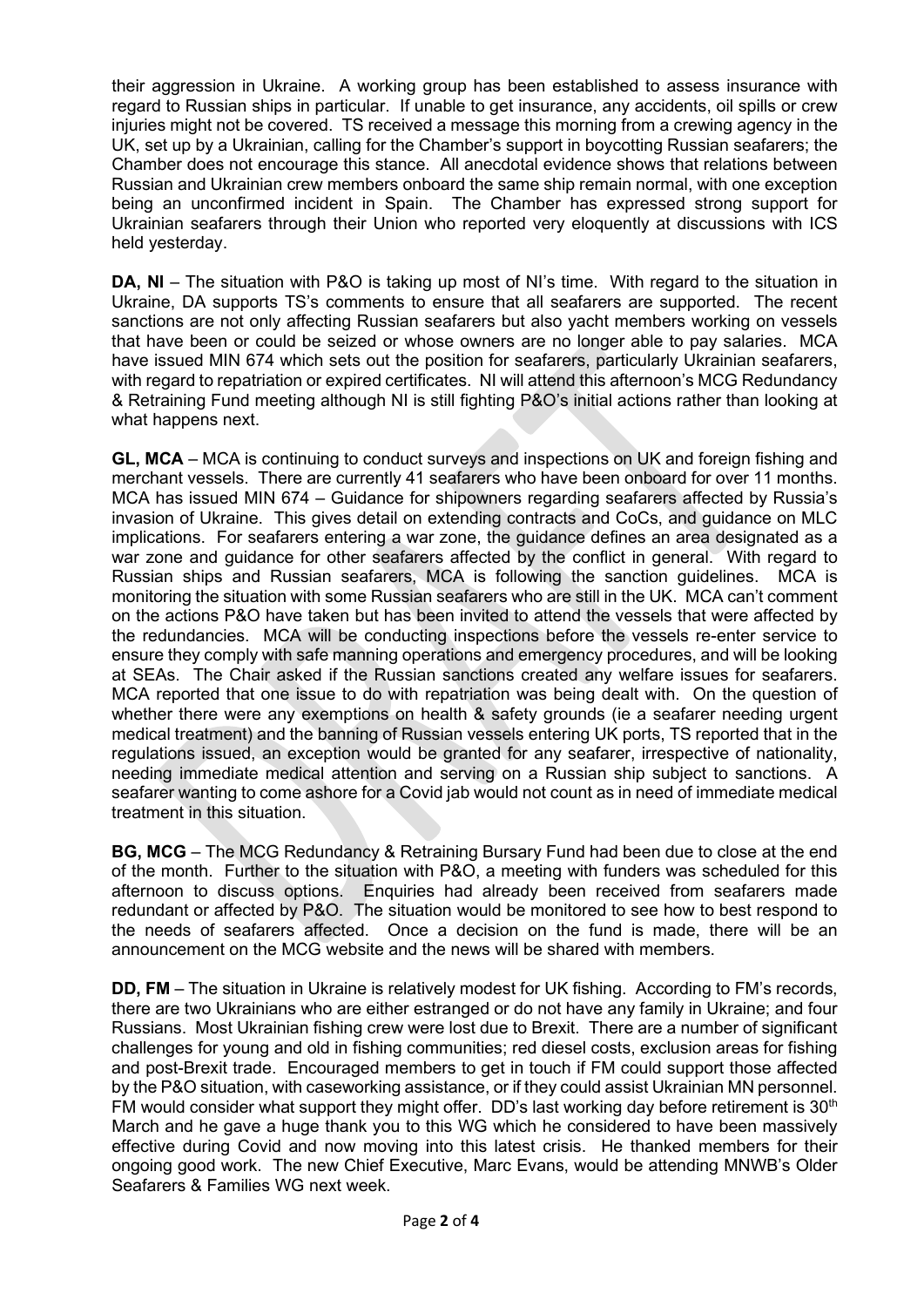**MF, SM** – Busy across multiple fronts. With regard to P&O, SM had been in touch with the ITF and SM was available should any affected seafarers require support. Strongly supports TS's comments on the need to also support Russian seafarers many of whom were deeply embarrassed by what was happening in Ukraine. SM is providing assistance with free communications for Ukrainian seafarers to allow them to contact family and friends. It was proving increasingly difficult for many of them to connect. A Ukrainian seafarer had reportedly been unable to contact family in Mariupol for four days. Thanked DD for all he had done to encourage collaboration between ICMA members, particularly SM, and FM.

**CS, TSC** – Thanked DD for his work at FM, his work with TSC, and congratulated him on his work on the SeaFit project which delivered healthcare to fishers. The Seafarers' International Relief Fund (SIRF), originally set up to deal with Covid, was set up in a structure that would allow it to remain open and refocus. It had refocused to Ukraine and had already received pledges of £75K which had been added to the \$1.1 million raised originally. Expecting to work in a staged way moving forward in supporting any seafarer and their family, Ukrainian or Russian, affected by the Ukraine crisis. The support would be for anybody needing help but predominantly Ukrainians. Funding has been approved for two hardship funds. ISWAN would be managing a hardship fund on behalf of the SIRF fund, thanked SG for this. Families would be able to access up to \$500 to support initial setting up costs; transport or rent. The same amount had been given to MORTRANS, the Ukrainian Maritime Workers Union. As TSC understands what is needed, they will develop more projects. Some ideas of what could be developed are already being considered. For those leaving Ukraine, their first point of contact might be the Red Cross or the DEC. TSC could offer support after that. There will also be plenty of reconstruction activities that TSC could support. Thanked all those in the maritime charity sector for helping TSC understand what could be developed. SM, MtS and SaSo were also carrying out incredible work during the ongoing crisis in Ukraine. P&O – TSC has repurposed the UK Maritime Anchor Fund which was set up last year to support UK seafarers affected by Covid. P&O seafarers facing redundancy can contact SAIL and will be able to apply for grants from SHS. On this call they will also be informed about the Redundancy & Retraining Fund. Encouraged MCG and MS to let people know that the Maritime Anchor Fund was also open to applications. This is a holistic package covering financial hardship, relationship counselling and mental health counselling. Thanked all those who TSC were working with to deliver this support.

**CR, MS** – Will be attending this afternoon's MCG meeting to discuss how the Redundancy & Retraining Fund could move forward in light of the P&O redundancies. A few applications have been received this week from P&O crew. MS will promote the Maritime Anchor Fund to those who make enquiries to MS. MS continuing to manage its Coming Ashore programme which supports those who are considering finding shore side roles. Apprenticeships and Learn@Sea courses are ongoing aswell as general advice and guidance offered to seafarers. MS also routinely refers seafarers to other maritime welfare charities for support.

**BK, SaSo** – Ship visiting continues. Chaplains are reporting a rise in SIM card requests, particularly in the UK. Thanked MNWB for the Ukrainian Seafarers Emergency Communication Fund. Four of SaSo's Ukrainian Port Chaplains are still in the Ukraine; one in his home port city where he is helping seafarers and their families who are known to him. The other three remain in Ukraine but are displaced; they are also helping seafarers and their families with transport and crisis grants. SaSo continues to offer those grants to people on the ground. The banking system is easing up and funds can now be transferred to Ukraine. SaSo's helplines are still available and being offered as are the peer to peer support groups.

**JO, SMS** – As a British Isles focused charity, the Ukrainian situation is likely to have less impact on SMS. P&O – SMS intends to continue with regular grant type support at this stage for anyone who is struggling. As the situation becomes clearer and settlement agreements are understood, SMS may set up a specific fund, similar to during Covid, to be able to respond according to the level of distress.